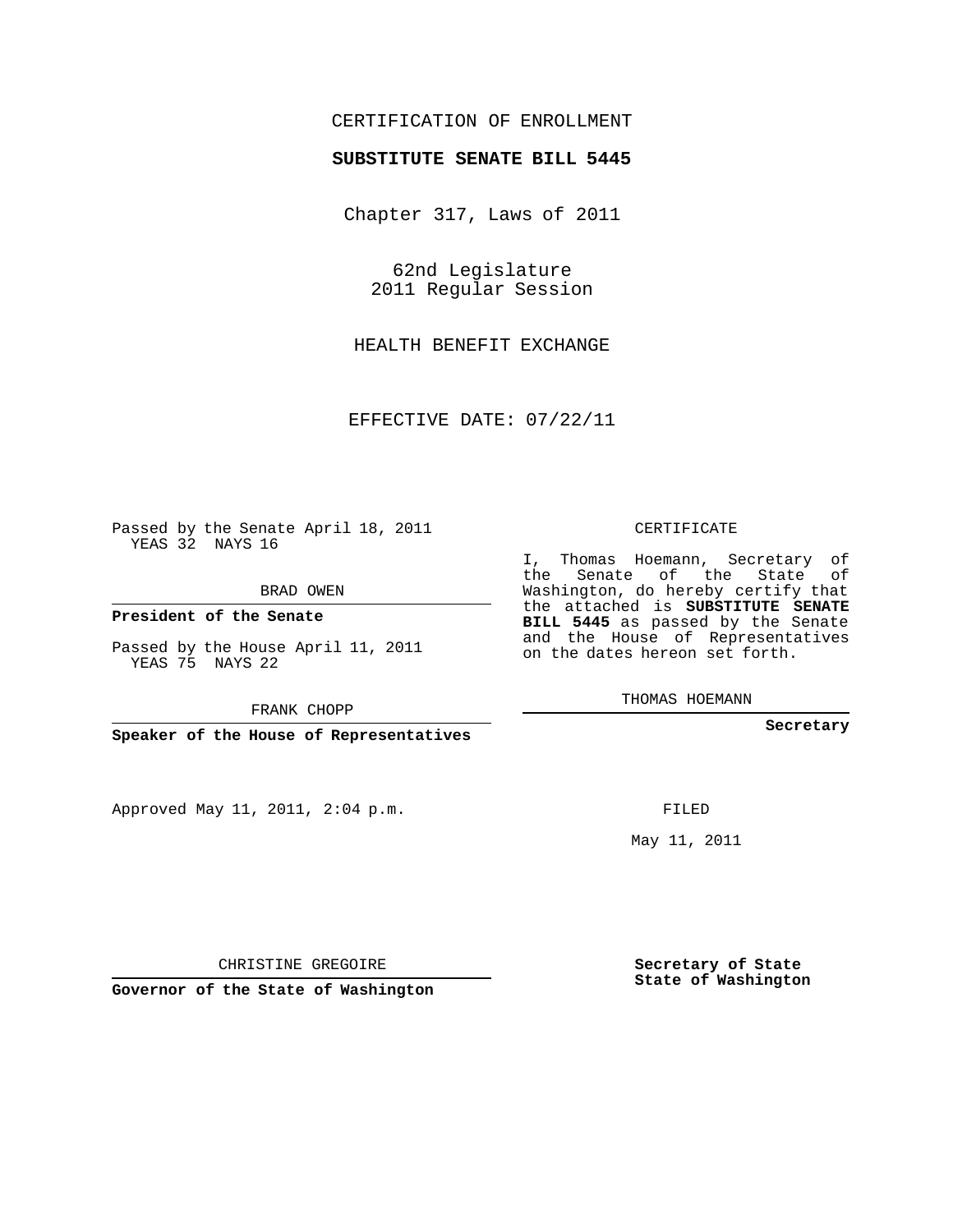# **SUBSTITUTE SENATE BILL 5445** \_\_\_\_\_\_\_\_\_\_\_\_\_\_\_\_\_\_\_\_\_\_\_\_\_\_\_\_\_\_\_\_\_\_\_\_\_\_\_\_\_\_\_\_\_

\_\_\_\_\_\_\_\_\_\_\_\_\_\_\_\_\_\_\_\_\_\_\_\_\_\_\_\_\_\_\_\_\_\_\_\_\_\_\_\_\_\_\_\_\_

AS AMENDED BY THE HOUSE

Passed Legislature - 2011 Regular Session

## **State of Washington 62nd Legislature 2011 Regular Session**

**By** Senate Health & Long-Term Care (originally sponsored by Senators Keiser, Pflug, White, Conway, and Kline; by request of Governor Gregoire)

READ FIRST TIME 02/21/11.

 AN ACT Relating to the creation of a health benefit exchange; adding a new chapter to Title 43 RCW; and creating new sections.

BE IT ENACTED BY THE LEGISLATURE OF THE STATE OF WASHINGTON:

 NEW SECTION. **Sec. 1.** (1) The legislature finds that the affordable care act requires the establishment of health benefit exchanges. The legislature intends to establish an exchange, including a governance structure. There are many policy decisions associated with establishing an exchange that need to be made that will take a great deal of effort and expertise. It is therefore the intent of the legislature to establish a process through which these policy decisions can be made by the legislature and the governor by the deadline established in the affordable care act.

(2) The exchange is intended to:

 (a) Increase access to quality affordable health care coverage, reduce the number of uninsured persons in Washington state, and increase the availability of health care coverage through the private health insurance market to qualified individuals and small employers;

 (b) Provide consumer choice and portability of health insurance, regardless of employment status;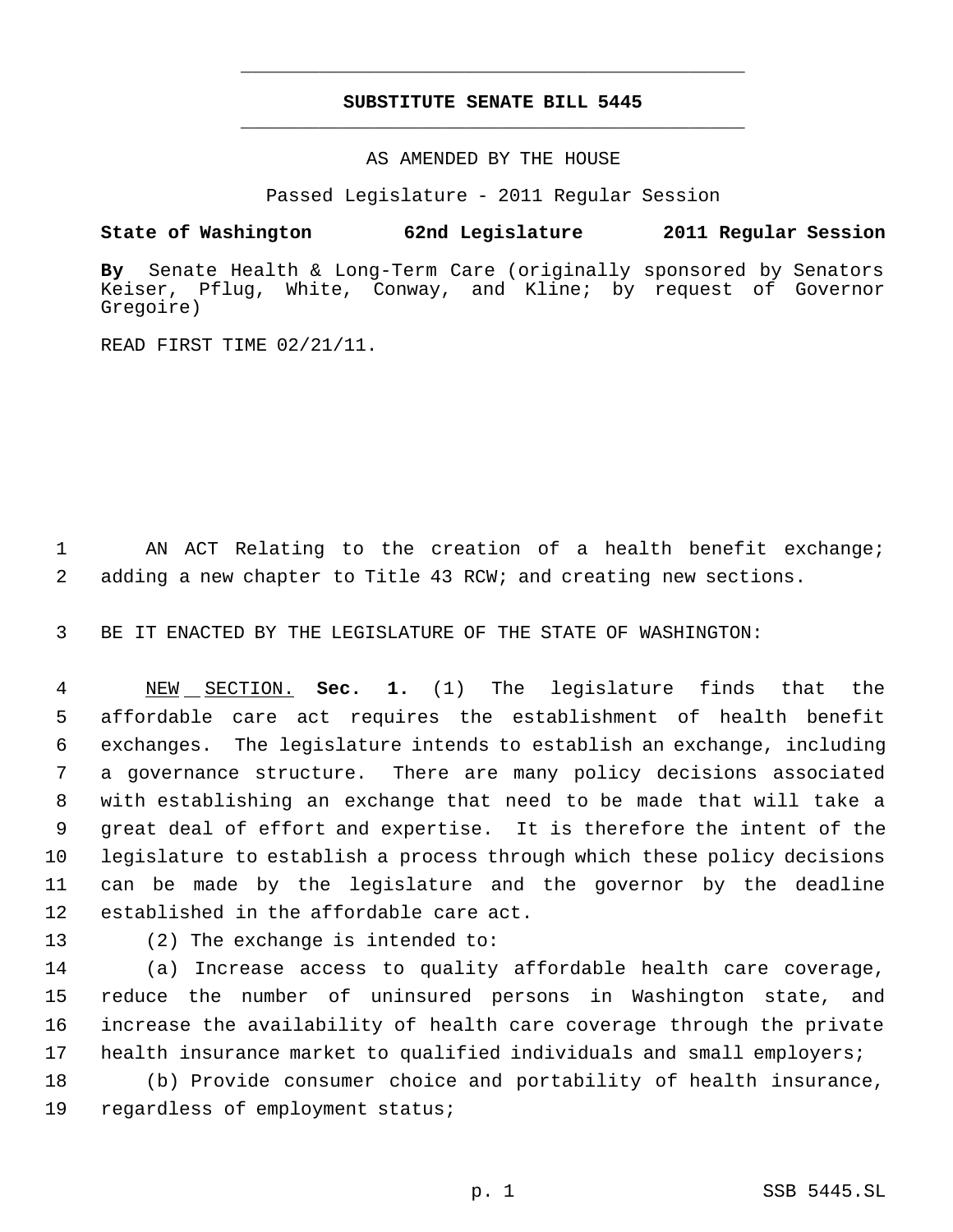(c) Create an organized, transparent, and accountable health insurance marketplace for Washingtonians to purchase affordable, quality health care coverage, to claim available federal refundable premium tax credits and cost-sharing subsidies, and to meet the personal responsibility requirements for minimum essential coverage as provided under the federal affordable care act;

 (d) Promote consumer literacy and empower consumers to compare 8 plans and make informed decisions about their health care and coverage;

 (e) Effectively and efficiently administer health care subsidies and determination of eligibility for participation in publicly subsidized health care programs, including the exchange;

 (f) Create a health insurance market that competes on the basis of 13 price, quality, service, and other innovative efforts;

 (g) Operate in a manner compatible with efforts to improve quality, contain costs, and promote innovation;

 (h) Recognize the need for a private health insurance market to 17 exist outside of the exchange; and

 (i) Recognize that the regulation of the health insurance market, both inside and outside the exchange, should continue to be performed by the insurance commissioner.

 NEW SECTION. **Sec. 2.** The definitions in this section apply throughout this chapter unless the context clearly requires otherwise. Terms and phrases used in this chapter that are not defined in this section must be defined as consistent with implementation of a state health benefit exchange pursuant to the affordable care act.

 (1) "Affordable care act" means the federal patient protection and affordable care act, P.L. 111-148, as amended by the federal health care and education reconciliation act of 2010, P.L. 111-152, or federal regulations or guidance issued under the affordable care act.

 (2) "Authority" means the Washington state health care authority, established under chapter 41.05 RCW.

 (3) "Board" means the governing board established in section 3 of this act.

 (4) "Commissioner" means the insurance commissioner, established in Title 48 RCW.

 (5) "Exchange" means the Washington health benefit exchange established in section 3 of this act.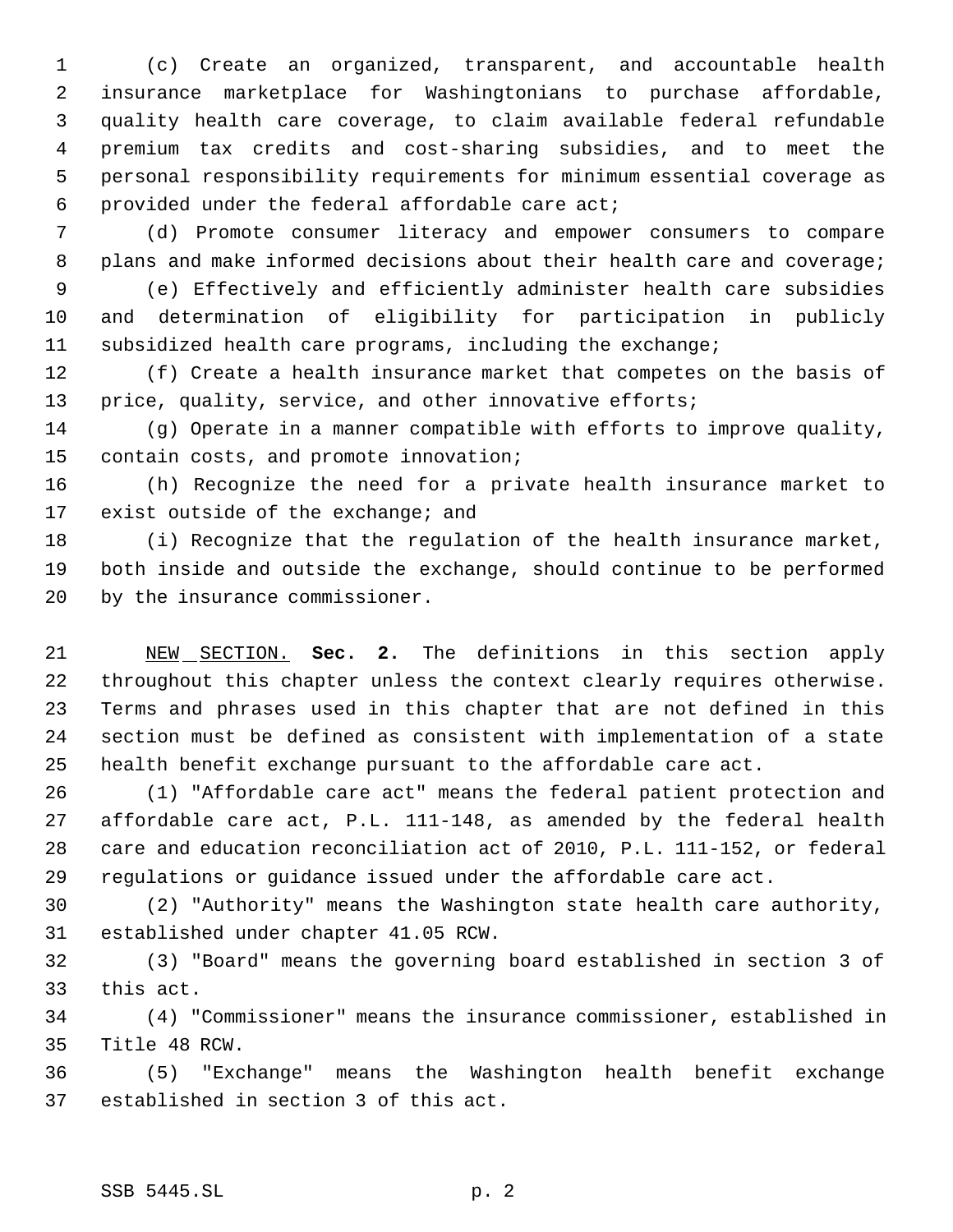NEW SECTION. **Sec. 3.** (1) The Washington health benefit exchange is established and constitutes a public-private partnership separate and distinct from the state, exercising functions delineated in this act. By January 1, 2014, the exchange shall operate consistent with the affordable care act subject to statutory authorization. The exchange shall have a governing board consisting of persons with expertise in the Washington health care system and private and public health care coverage. The initial membership of the board shall be appointed as follows:

 (a) By October 1, 2011, each of the two largest caucuses in both the house of representatives and the senate shall submit to the governor a list of five nominees who are not legislators or employees of the state or its political subdivisions, with no caucus submitting the same nominee.

 (i) The nominations from the largest caucus in the house of representatives must include at least one employee benefit specialist;

 (ii) The nominations from the second largest caucus in the house of 18 representatives must include at least one health economist or actuary;

 (iii) The nominations from the largest caucus in the senate must 20 include at least one representative of health consumer advocates;

 (iv) The nominations from the second largest caucus in the senate must include at least one representative of small business;

 (v) The remaining nominees must have demonstrated and acknowledged expertise in at least one of the following areas: Individual health care coverage, small employer health care coverage, health benefits plan administration, health care finance and economics, actuarial science, or administering a public or private health care delivery system.

 (b) By December 15, 2011, the governor shall appoint two members from each list submitted by the caucuses under (a) of this subsection. The appointments made under this subsection (1)(b) must include at least one employee benefits specialist, one health economist or actuary, one representative of small business, and one representative of health consumer advocates. The remaining four members must have a demonstrated and acknowledged expertise in at least one of the following areas: Individual health care coverage, small employer health care coverage, health benefits plan administration, health care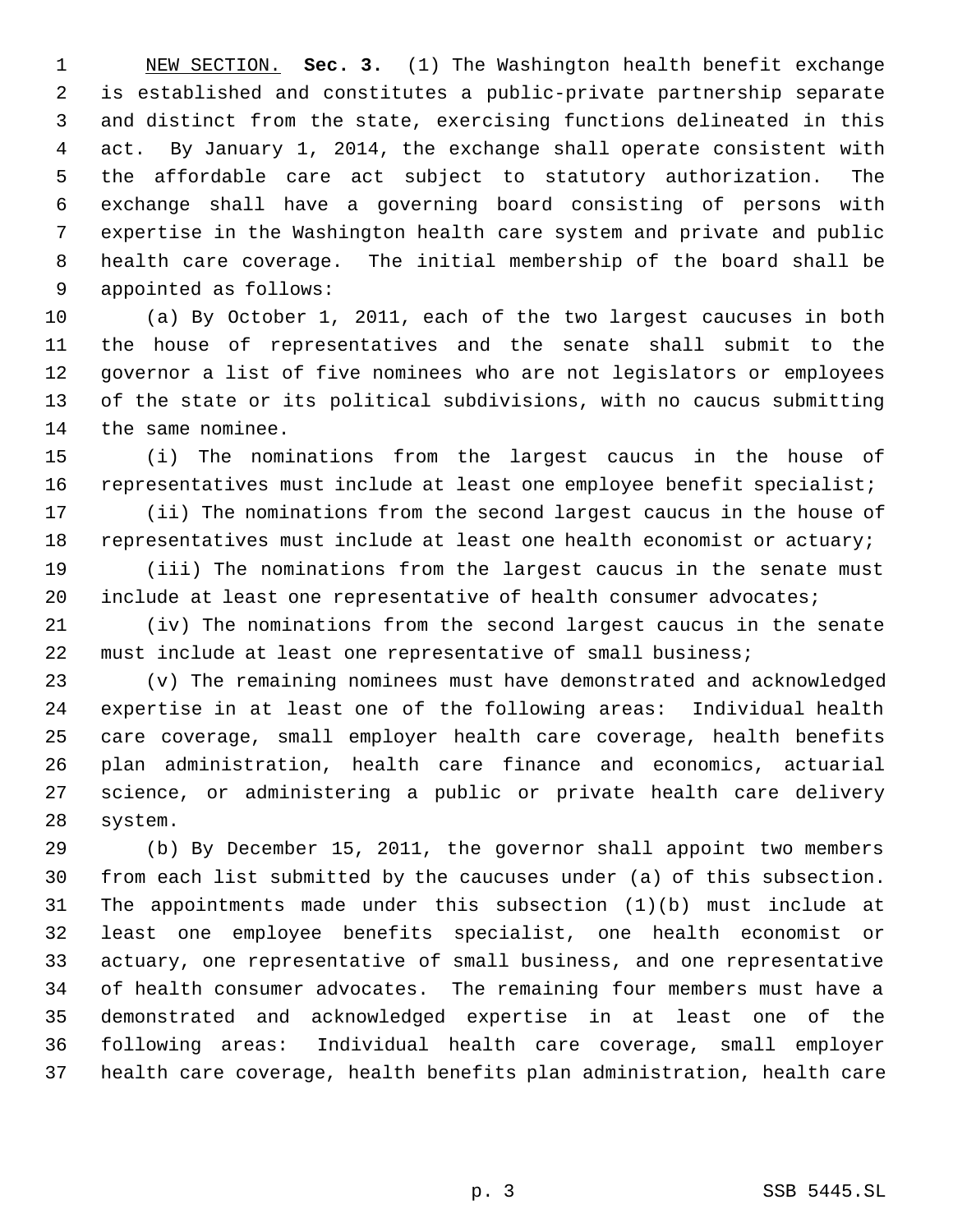finance and economics, actuarial science, or administering a public or private health care delivery system.

 (c) By December 15, 2011, the governor shall appoint a ninth member to serve as chair. The chair may not be an employee of the state or its political subdivisions. The chair shall serve as a nonvoting member except in the case of a tie.

 (d) The following members shall serve as nonvoting, ex officio members of the board:

(i) The insurance commissioner or his or her designee; and

 (ii) The administrator of the health care authority, or his or her designee.

 (2) Initial members of the board shall serve staggered terms not to exceed four years. Members appointed thereafter shall serve two-year terms.

 (3) A member of the board whose term has expired or who otherwise leaves the board shall be replaced by gubernatorial appointment. When the person leaving was nominated by one of the caucuses of the house of representatives or the senate, his or her replacement shall be appointed from a list of five nominees submitted by that caucus within thirty days after the person leaves. If the member to be replaced is the chair, the governor shall appoint a new chair within thirty days after the vacancy occurs. A person appointed to replace a member who leaves the board prior to the expiration of his or her term shall serve only the duration of the unexpired term. Members of the board may be reappointed to multiple terms.

 (4) No board member may be appointed if his or her participation in the decisions of the board could benefit his or her own financial interests or the financial interests of an entity he or she represents. A board member who develops such a conflict of interest shall resign or be removed from the board.

 (5) Members of the board must be reimbursed for their travel expenses while on official business in accordance with RCW 43.03.050 and 43.03.060. The board shall prescribe rules for the conduct of its business. Meetings of the board are at the call of the chair.

 (6) The exchange and the board are subject only to the provisions of chapter 42.30 RCW, the open public meetings act, and chapter 42.56 RCW, the public records act, and not to any other law or regulation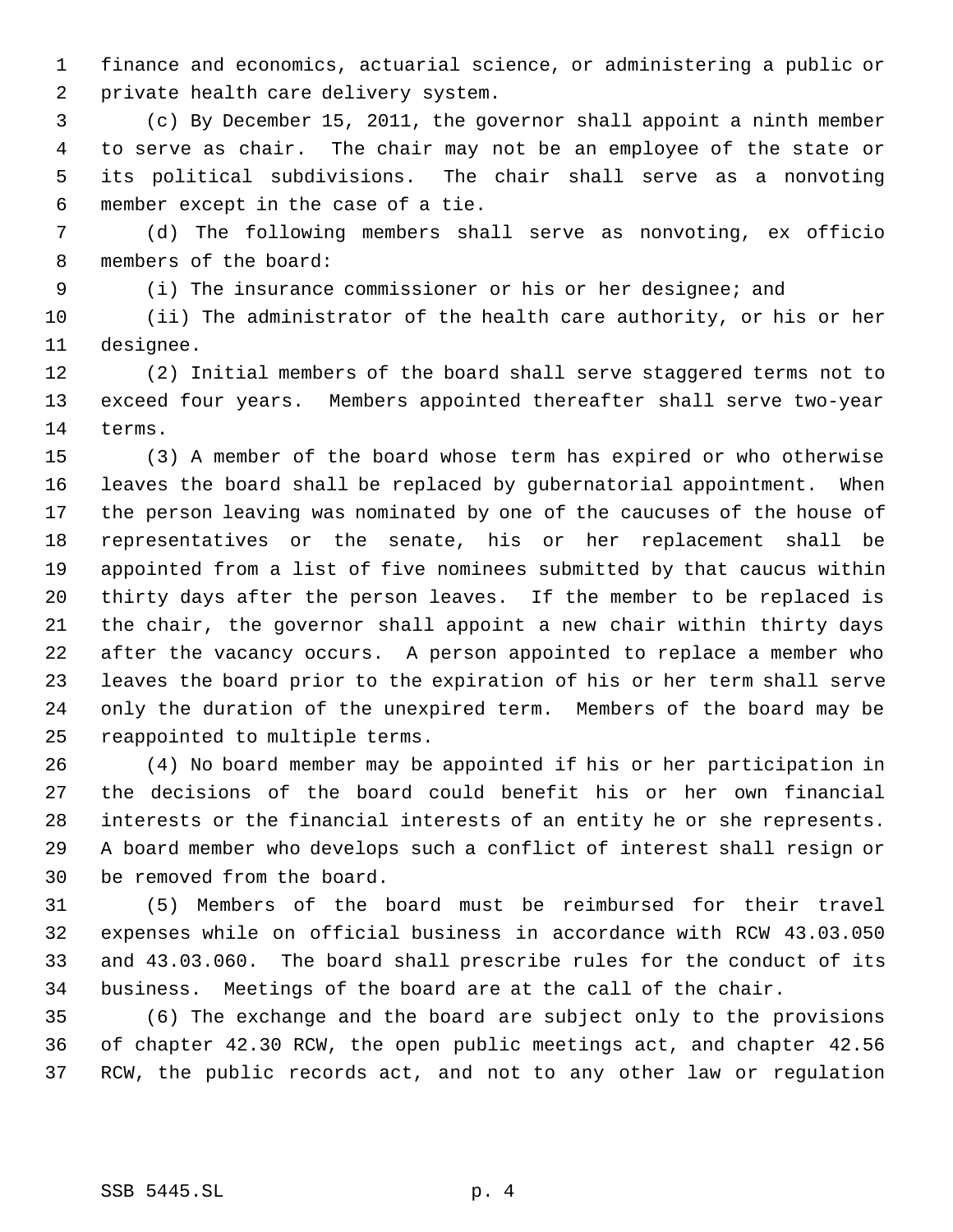generally applicable to state agencies. Consistent with the open public meetings act, the board may hold executive sessions to consider proprietary or confidential nonpublished information.

 (7)(a) The board shall establish an advisory committee to allow for the views of the health care industry and other stakeholders to be heard in the operation of the health benefit exchange.

 (b) The board may establish technical advisory committees or seek the advice of technical experts when necessary to execute the powers and duties included in this act.

 (8) Members of the board are not civilly or criminally liable and may not have any penalty or cause of action of any nature arise against them for any action taken or not taken, including any discretionary decision or failure to make a discretionary decision, when the action or inaction is done in good faith and in the performance of the powers and duties under this act. Nothing in this section prohibits legal actions against the board to enforce the board's statutory or contractual duties or obligations.

 (9) In recognition of the government-to-government relationship between the state of Washington and the federally recognized tribes in the state of Washington, the board shall consult with the American Indian health commission.

 NEW SECTION. **Sec. 4.** (1) The exchange may, consistent with the purposes of this chapter: (a) Sue and be sued in its own name; (b) make and execute agreements, contracts, and other instruments, with any public or private person or entity; (c) employ, contract with, or engage personnel; (d) pay administrative costs; and (e) accept grants, donations, loans of funds, and contributions in money, services, materials or otherwise, from the United States or any of its agencies, from the state of Washington and its agencies or from any other source, and use or expend those moneys, services, materials, or other contributions.

 (2) The powers and duties of the exchange and the board are limited to those necessary to apply for and administer grants, establish information technology infrastructure, and undertake additional administrative functions necessary to begin operation of the exchange by January 1, 2014. Any actions relating to substantive issues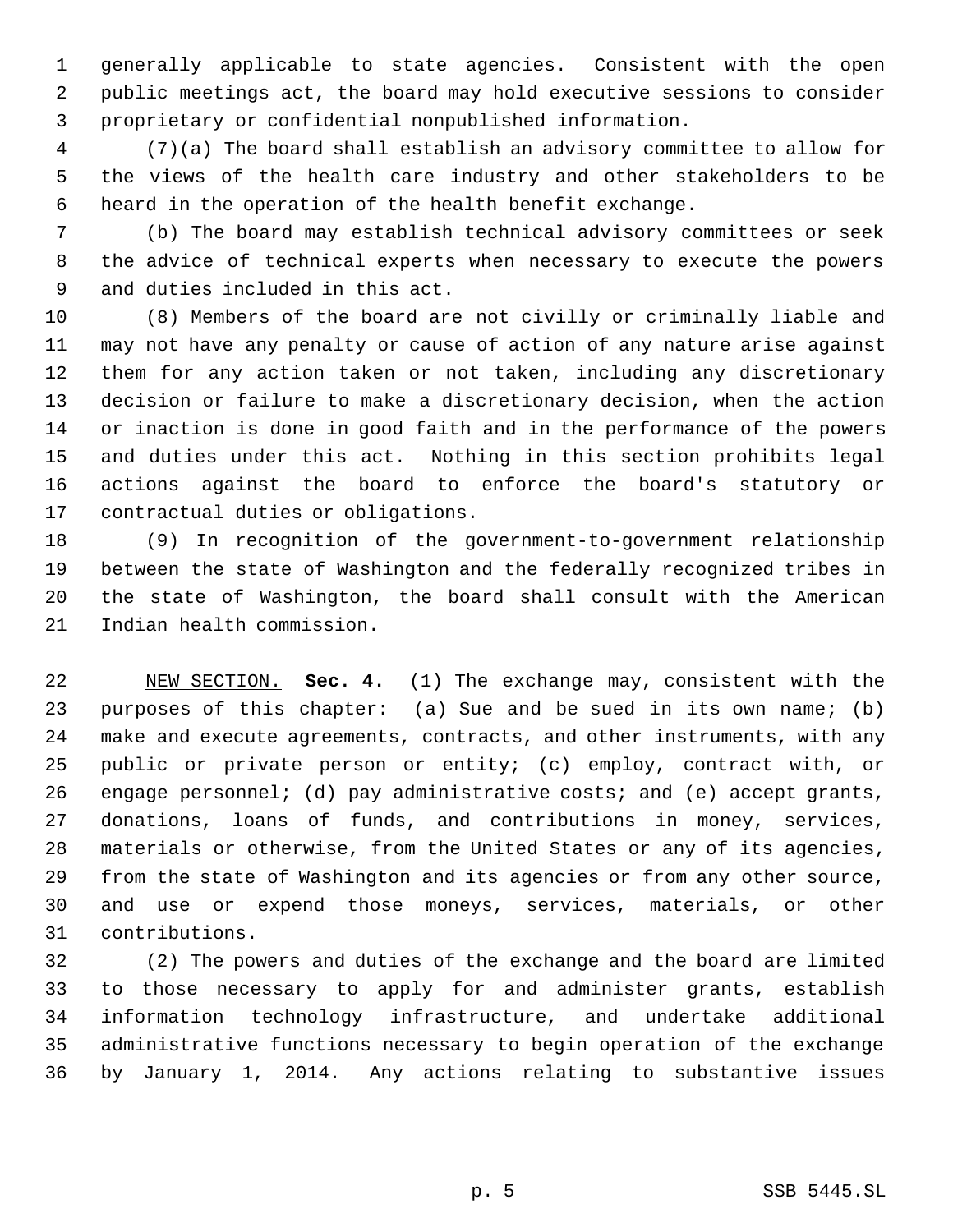included in section 5 of this act must be consistent with statutory direction on those issues.

 NEW SECTION. **Sec. 5.** (1) In collaboration with the joint select committee on health reform implementation, the authority shall:

 (a) Apply for and implement grants under the affordable care act. Whenever possible, grant applications shall allow for the possibility of partially funding the activities of the joint select committee on 8 health reform implementation;

 (b) Develop and submit to the federal department of health and human services:

 (i) A complete budget for the development and operation of an exchange through 2014;

 (ii) An initial plan discussing the means to achieve financial sustainability of the exchange by 2015;

 (iii) A plan outlining steps to prevent fraud, waste, and abuse; and

 (iv) A plan describing how capacity for providing assistance to individuals and small businesses in the state will be created, continued, or expanded, including provision for a call center.

 (2) Consistent with the work plan developed in subsection (3) of this section, but in no case later than January 1, 2012, the authority, in collaboration with the joint select committee on health reform implementation and the board, shall develop a broad range of options for operating the exchange and report the options to the governor and the legislature on an ongoing basis. The report must include analysis and recommendations on the following:

(a) The operations and administration of the exchange, including:

(i) The goals and principles of the exchange;

 (ii) The creation and implementation of a single state-administered exchange for all geographic areas in the state that operates as the exchange for both the individual and small employer markets by January 1, 2014;

 (iii) Whether and under what circumstances the state should consider establishment of, or participation in, a regionally administered multistate exchange;

(iv) Whether the role of an exchange includes serving as an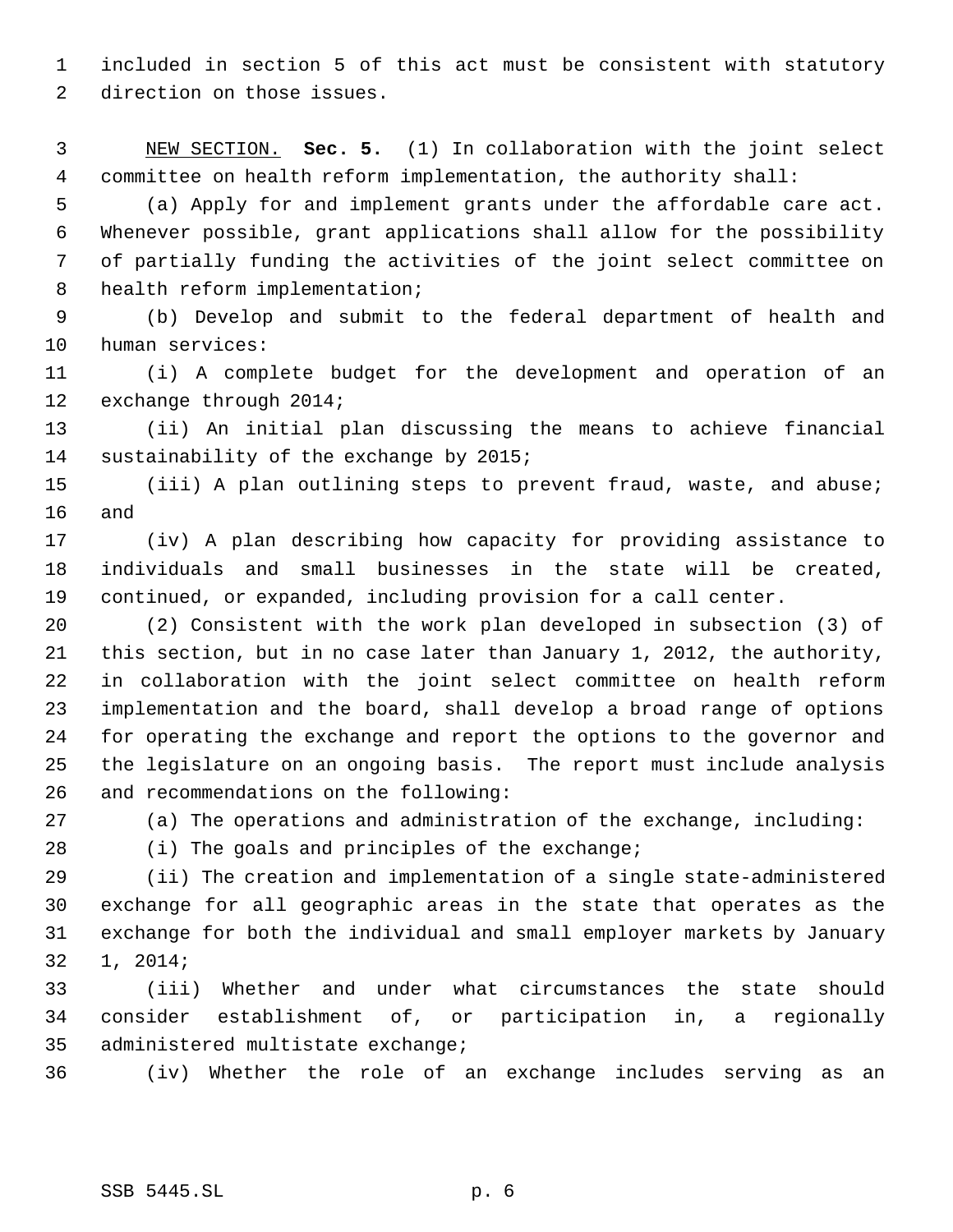aggregator of funds that comprise the premium for a health plan offered 2 through the exchange;

 (v) The administrative, fiduciary, accounting, contracting, and other services to be provided by the exchange;

(vi) Coordination of the exchange with other state programs;

 (vii) Development of sustainable funding for administration of the 7 exchange as of January 1, 2015; and

 (viii) Recognizing the need for expedience in determining the structure of needed information technology, the necessary information technology to support implementation of exchange activities;

 (b) Whether to adopt and implement a federal basic health plan option as authorized in the affordable care act, whether the federal basic health plan option should be administered by the entity that administers the exchange or by a state agency, and whether the federal basic health plan option should merge risk pools for rating with any portion of the state's medicaid program;

 (c) Individual and small group market impacts, including whether to:

 (i) Merge the risk pools for rating the individual and small group markets in the exchange and the private health insurance markets; and

 (ii) Increase the small group market to firms with up to one hundred employees;

 (d) Creation of uniform requirements, standards, and criteria for the creation of qualified health plans offered through the exchange, including promoting participation by carriers and enrollees in the exchange to a level sufficient to provide sustainable funding for the exchange;

 (e) Certifying, selecting, and facilitating the offer of individual and small group plans through an exchange, to include designation of 30 qualified health plans and the levels of coverage for the plans;

 (f) The role and services provided by producers and navigators, including the option to use private insurance market brokers as navigators;

 (g) Effective implementation of risk management methods, including: Reinsurance, risk corridors, risk adjustment, to include the entity designated to operate reinsurance and risk adjustment, and the continuing role of the Washington state health insurance pool;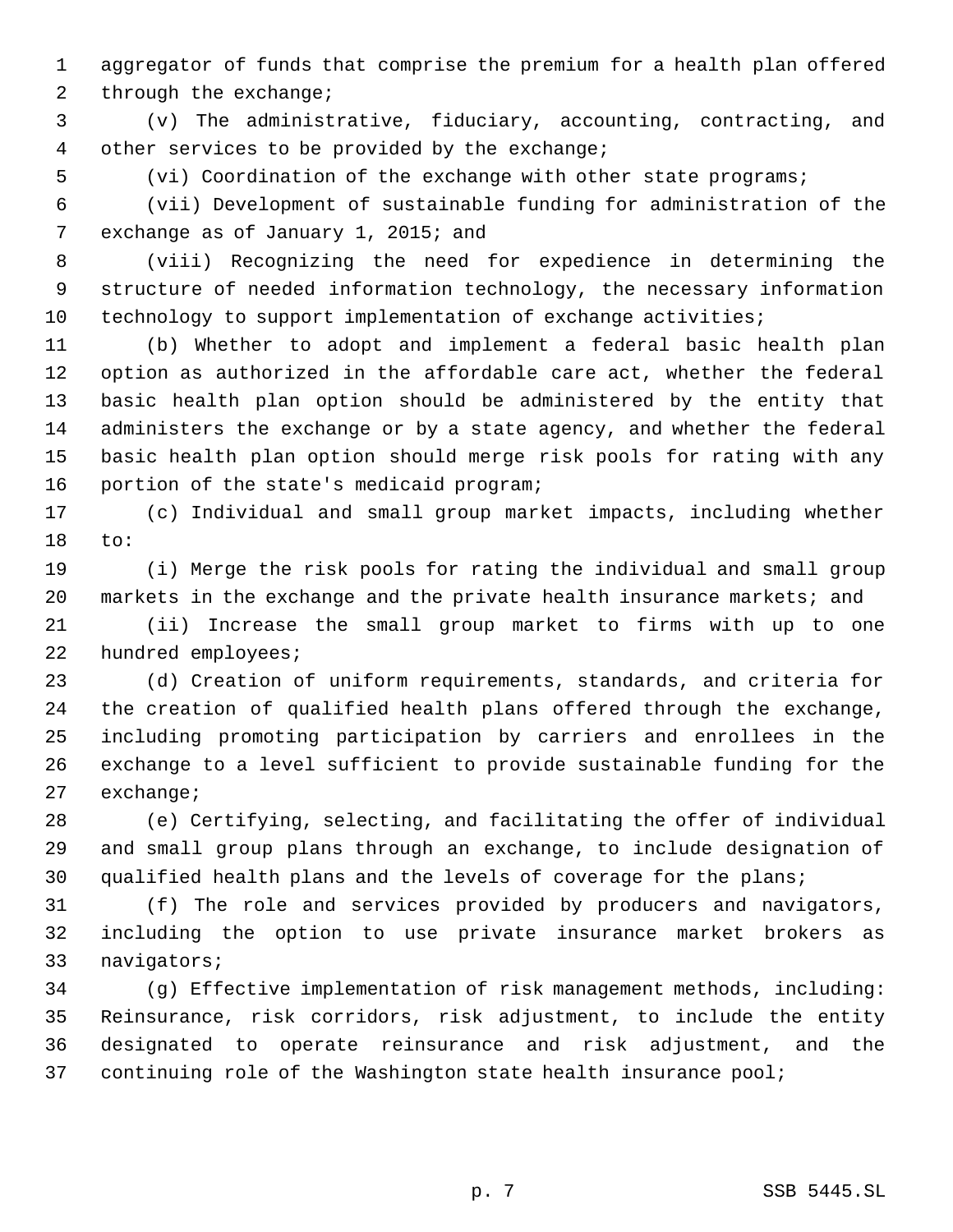(h) Participation in innovative efforts to contain costs in Washington's markets for public and private health care coverage;

 (i) Providing federal refundable premium tax credits and reduced cost-sharing subsidies through the exchange, including the processes and entity responsible for determining eligibility to participate in the exchange and the cost-sharing subsidies provided through the exchange;

 (j) The staff, resources, and revenues necessary to operate and 9 administer an exchange for the first two years of operation;

 (k) The extent and circumstances under which benefits for spiritual care services that are deductible under section 213(d) of the internal revenue code as of January 1, 2010, will be made available under the 13 exchange; and

 (l) Any other areas identified by the joint select committee on health reform implementation.

 (3) In collaboration with the joint select committee on health reform implementation, the authority shall develop a work plan for the development of options under subsection (2) of this section in discrete, prioritized stages.

 (4) The authority and the board shall consult with the commissioner, the joint select committee on health reform implementation, and stakeholders relevant to carrying out the activities required under this section, including: (a) Educated health care consumers who are enrolled in commercial health insurance coverage and publicly subsidized health care programs; (b) individuals and entities with experience in facilitating enrollment in health insurance coverage, including health carriers, producers, and navigators; (c) representatives of small businesses, employees of small businesses, and self-employed individuals; (d) advocates for enrolling hard to reach populations and populations enrolled in publicly subsidized health care programs; (e) facilities and providers of health care; (f) representatives of publicly subsidized health care programs; and (g) members in good standing of the American academy of actuaries.

 (5) Beginning March 15, 2012, the exchange shall be responsible for the duties of the authority under this section. Prior to March 15, 2012, the board may make independent recommendations regarding the options developed under subsection (2) of this section to the governor and the legislature.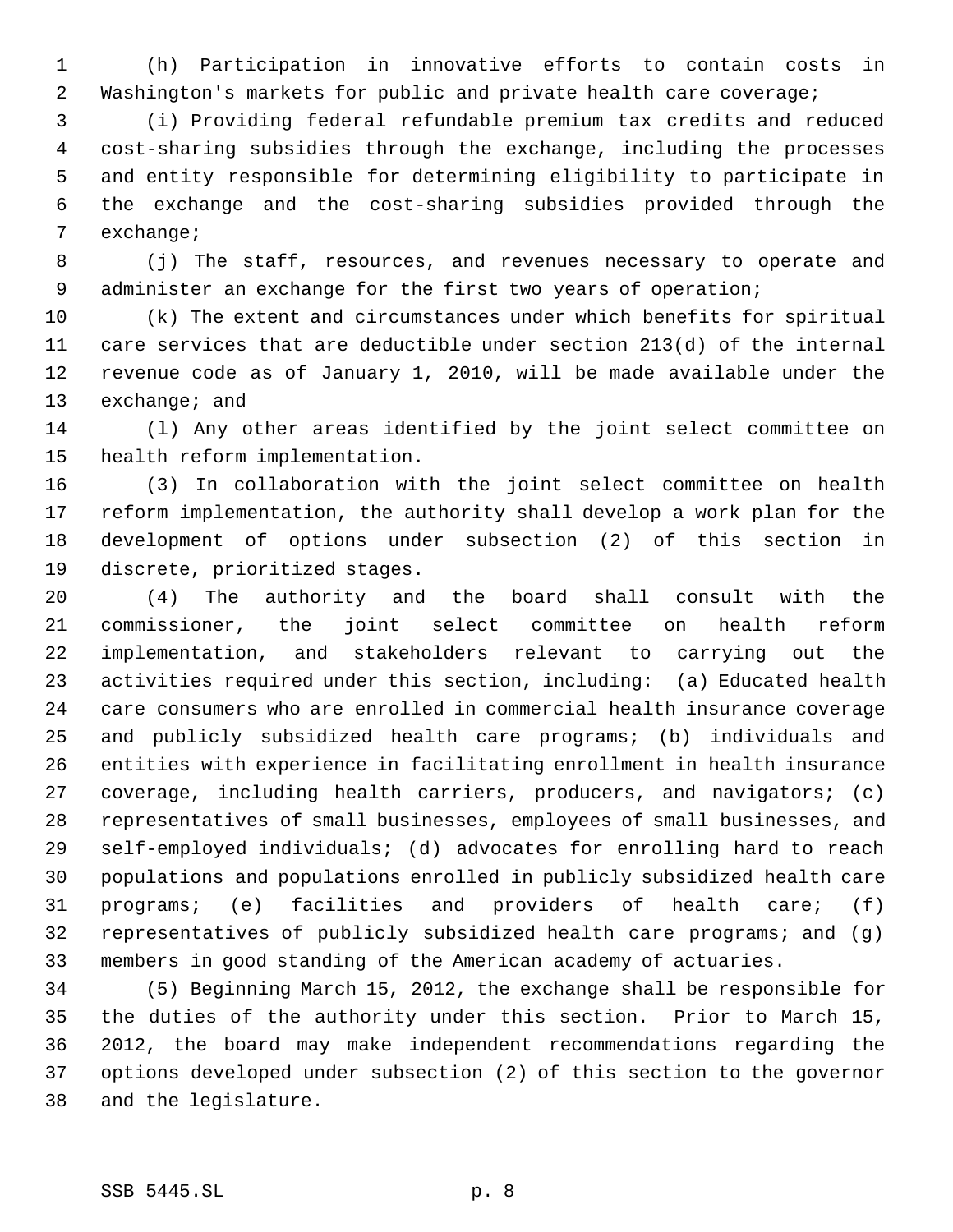NEW SECTION. **Sec. 6.** (1) The authority may enter into:

 (a) Information sharing agreements with federal and state agencies and other state exchanges to carry out the provisions of this act: PROVIDED, That such agreements include adequate protections with respect to the confidentiality of the information to be shared and comply with all state and federal laws and regulations; and

 (b) Interdepartmental agreements with the office of the insurance commissioner, the department of social and health services, the department of health, and any other state agencies necessary to implement this act.

(2) To the extent funding is available, the authority shall:

(a) Provide staff and resources to implement this act;

(b) Manage and administer the grant and other funds; and

 (c) Expend funds specifically appropriated by the legislature to implement the provisions of this act.

(3) Beginning March 15, 2012, the board shall:

 (a) Be responsible for the duties imposed on the authority under this section; and

(b) Have the powers granted to the authority under this section.

 NEW SECTION. **Sec. 7.** The health benefit exchange account is created in the custody of the state treasurer. All receipts from federal grants received under the affordable care act shall be deposited into the account. Expenditures from the account may be used only for purposes consistent with the grants. Until March 15, 2012, only the administrator of the health care authority, or his or her designee, may authorize expenditures from the account. Beginning March 15, 2012, only the board of the Washington health benefit exchange may authorize expenditures from the account. The account is subject to allotment procedures under chapter 43.88 RCW, but an appropriation is not required for expenditures.

 NEW SECTION. **Sec. 8.** Sections 1 through 6 of this act constitute a new chapter in Title 43 RCW.

 NEW SECTION. **Sec. 9.** If any part of this act is found to be in conflict with federal requirements that are a prescribed condition to the allocation of federal funds to the state, the conflicting part of